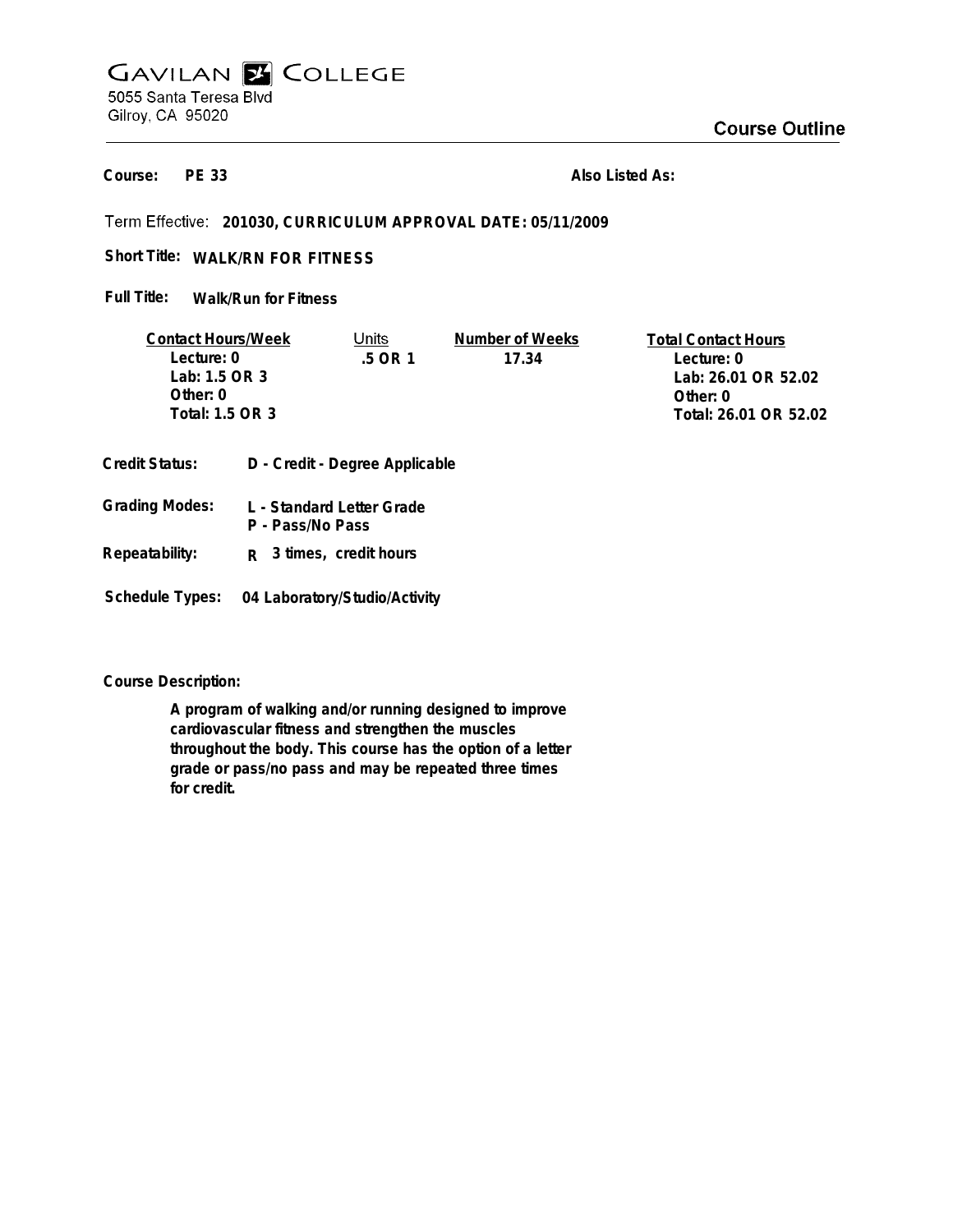**ARTICULATION and CERTIFICATE INFORMATION Associate Degree: GAV E1, effective 199650 CSU GE: CSU E1, effective 199650 IGETC: CSU TRANSFER: Transferable CSU, effective 199650 UC TRANSFER: Transferable UC, effective 199650 PREREQUISITES: COREQUISITES: STUDENT LEARNING OUTCOMES: 1. The student will apply the mechanical principles of walking and/or running to become more efficient. Measure: demonstration, discussion ILO: 7, 2, 1, 6 GE-LO: A7, E1 2. The student will monitor their target heart rate and chart their cardiovascular improvement. Measure: workout chart ILO: 2, 7, 6 GE-LO: E1 3. The student will describe the principles of a complete fitness program. Measure: discussion ILO: 2, 7, 1 GE-LO: E1, A1 4. The student will participate in a variety of workout routines. Measure: demonstration ILO: 7, 6 GE-LO: E1 TOPICS AND SCOPE: Curriculum Approval Date: 05/11/2009 Students who repeat the class will have the opportunity to improve**

**on their fitness levels. This can be accomplished by a variety of methods, such as increasing distance, decreasing time per mile and/or further improving technique.**

**WEEK HOURS CONTENT:**

**1 1.5-3 Explain program/course/grading.**

**2 1.5-3 Take fitness tests - pre-testing, which may include**

**step test, 12 minute walk/run, 1 1/2 mile test.**

**3 1.5-3 Explanation/demonstration of stretching techniques specific to walking/running.**

**Students will be able to demonstrate four stretches. Discuss/demonstrate the proper form for walking/ running.**<br> $\frac{1}{4}$ 

**4 1.5-3 Explanation of cardiovascular fitness. The students will be able to show their knowledge of three components of cardiovascular fitness (FIT) through an oral and/or written test.**

**Set individual goals and begin fitness program.**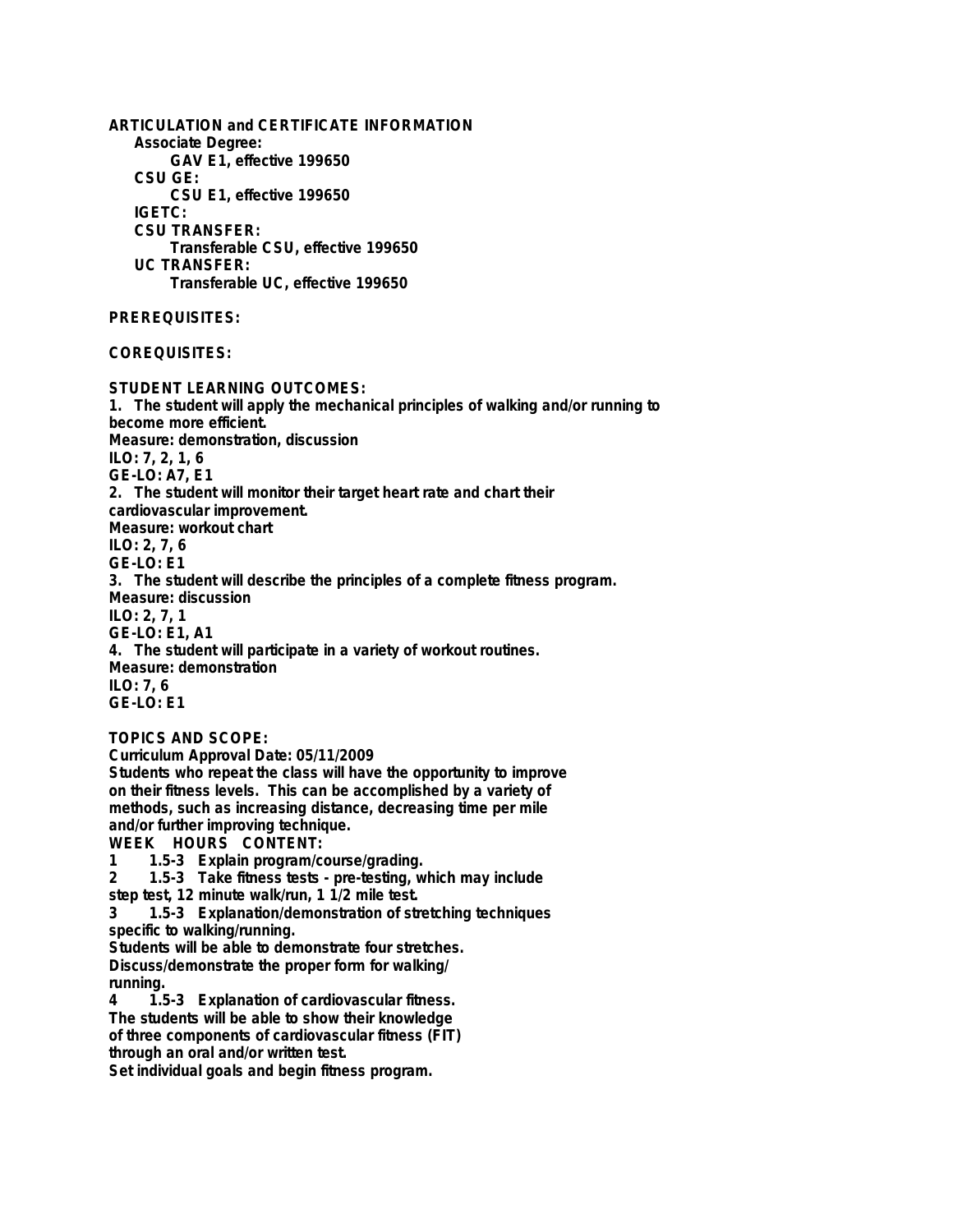**5 1.5-3 Provide information on training at your THR. Students will be able to calculate their THR. 6-8 4.5-9 Continue fitness program. Provide information and have the students experience: varied step workout and hill training. Student will incorporate these workouts into their personal fitness program. 9 1.5-3 Fitness tests - retest for improvement indicator.**

**10-16 10.5-21 Continue working on cardiovascular fitness program. May include the following workouts: interval training and Fartlek (varied speed). The students will demonstrate their understanding by including these workouts in their fitness**

**program. 17 1.5-3 Post testing - fitness tests. See content section of course outline.**

**METHODS OF INSTRUCTION: discussion, demonstration, small group interaction METHODS OF EVALUATION: CATEGORY 1 - The types of writing assignments required: Percent range of total grade: 0%**

**If this is a degree applicable course, but substantial writing assignments are not appropriate, indicate reason: Course primarily involves skill demonstration or problem solving**

**CATEGORY 2 -The problem-solving assignments required: Percent range of total grade:** 

**CATEGORY 3 -The types of skill demonstrations required: Percent range of total grade: 30 % to 50 %**

**Performance Exams**

**CATEGORY 4 - The types of objective examinations used in the course: Percent range of total grade: CATEGORY 5 - Any other methods of evaluation: Percent range of total grade: 50 % to 70 %**

**Class participation required.**

**REPRESENTATIVE TEXTBOOKS:**

**SUPPLEMENTAL DATA: Basic Skills: N Classification: A Noncredit Category: Y Cooperative Education: Program Status: 1 Program Applicable Special Class Status: N CAN:**